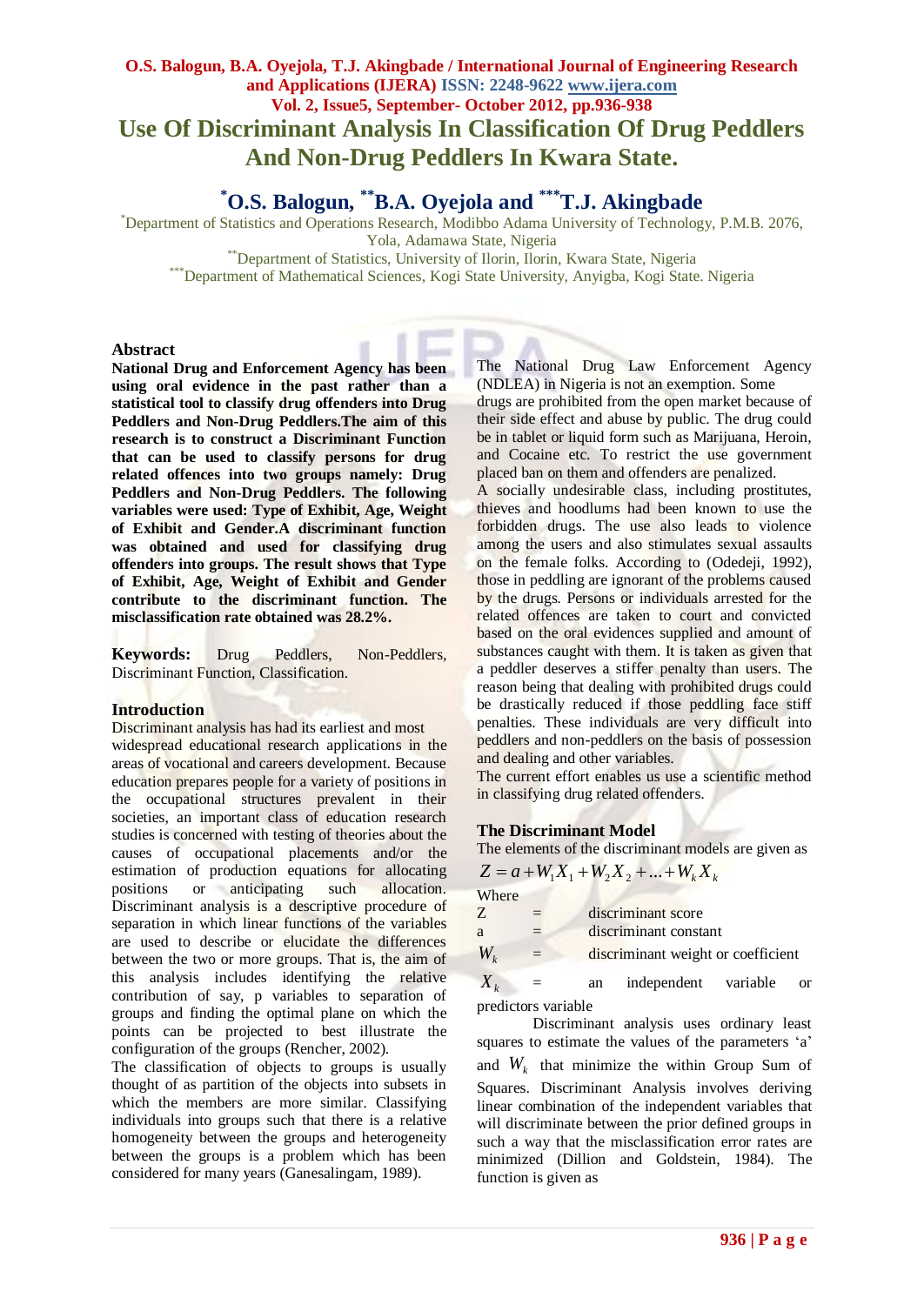## **O.S. Balogun, B.A. Oyejola, T.J. Akingbade / International Journal of Engineering Research and Applications (IJERA) ISSN: 2248-9622 www.ijera.com Vol. 2, Issue5, September- October 2012, pp.936-938**

 $D(X) = b'X$ where  $b' = \int_0^{-1} (\overline{\underline{X}}_1 - \overline{\underline{X}}_2)'$  $X = (\overline{X}_1 - \overline{X}_2)$ 

 $D(X) = bX$ <br>  $\frac{dX}{dx} = \sum_{n=1}^{N} \frac{X}{N} = \sum_{n=1}^{N} \frac{X}{N} = \sum_{n=1}^{N} \frac{X}{N} = \sum_{n=1}^{N} \frac{X}{N} = \sum_{n=1}^{N} \frac{X}{N} = \sum_{n=1}^{N} \frac{X}{N} = \sum_{n=1}^{N} \frac{X}{N} = \sum_{n=1}^{N} \frac{X}{N} = \sum_{n=1}^{N} \frac{X}{N} = \sum_{n=1}^{N} \frac{X}{N} = \sum_{n=1}^{N} \frac{X}{N} = \sum_{$ Where,  $D(X)$  is a  $1 \times n$  vector of discriminant scores,  $b'$  is  $a1 \times p$  vector of discriminant weights, and  $X$  is a  $p \times n$  matrix containing the values of the  $n$  individuals on the  $p$ independent variables.  $S^{-1}$  the inverse of the pooled sample variance – covariance matrix of the independent variable. The Mahalanobis generalized distance  $D^2$  Statistic is used to determine whether the between group differences in mean score profiles are statistically significant. Large values of  $D^2$ would lead us to believe that the groups are sufficiently spread in terms of mean separation (Dillion and Goldstein, 1984). It is given as:

Diffion and **Colustem**, 1984). It is<br> $D^2 = (\underline{\bar{X}}_1 - \underline{\bar{X}}_2)' S^{-1} (\underline{\bar{X}}_1 - \underline{\bar{X}}_2)$ 

The test can be constructed by forming:  
\n
$$
Z = \frac{n_1 n_2 (n_1 + n_2 - p - 1)D^2}{n_1 + n_2 (n_1 + n_2 - 2) p}
$$

#### **Data Analysis and Result**

The analysis is done to compute the discriminant weights, to examine the associated significance and assumption tests based on linear combination of the predictor variables and also to classify each case into one of the two groups it closely resembles. The variables used in this analysis are Dependent variable: group 1, group 2 and Independent variables: Type of Exhibit  $(X_1)$ ,

Age  $(X_2)$ , Weight of Exhibit  $(X_3)$  and Gender  $(X_4)$ .

| (a) | <b>Test for equality of means</b> |
|-----|-----------------------------------|
|     | Table 1: Wilks' Lamda             |

| Test<br>function(s) | of | Wilks' Lamda Sig. |       |
|---------------------|----|-------------------|-------|
|                     |    | 0.919             | 0.000 |

Hypothesis: 
$$
H_0: \underline{\mu}_1 = \underline{\mu}_2
$$
 vs  $H_1: Not H_1$ 

Test Statistic: 
$$
\lambda = \frac{|BSS|}{|BSS + WSS|}
$$

$$
\alpha\,{=}\,0.05
$$

Decision: since  $p-value(0.001) > 0.05$ , Reject  $H_0$  .

Under the hypothesis  $H_0: \mathcal{U}_1 = \mathcal{U}_2$  and common variance covariance matrix the test statistic  $F$  is distributed as  $a F-distribution$  with P and  $n_1 + n_2 - p - 1$  *df* i.e.

$$
F \, \Box \, F_{\alpha} : (p, n_1 + n_2 - p - 1)
$$

Using the above relationship  $H_0$  is rejected at the significance level  $\alpha$ , if  $F \ge F_\alpha(p, n_1 + n_2 - p - 1)$ .

#### **Classification Rule**

Assign an individual with realized score *X* on the p independent variables to  $G_1$  if  $D(X) \ge C$ otherwise, to  $G_2$  if  $D(X) < C$ Where

 $C = (\overline{X} - \overline{X})' S^{-1} (\overline{X} - \overline{X})$  We assume that in each group observed scores on the  $p$  independent variables as multivariate normal with mean  $\mu_i$ ,  $i = 1, 2$  and variance – covariance matrix  $S^{-1}$ , and if we can further assume that the prior probabilities of group membership and costs of misclassification of an individual that actually belongs to group  $1(2)$  into  $2(1)$  are equal.

Conclusion: The vector of the 2 group means are not the same.

(b) **Test for equality of group means individual variable**

Table 2:  $t$  -test for equality of mean

Hypothesis:  $H_0: t_1 = t_2$  vs  $H_1$ : Not  $H_0$ 

Test Statistic: 
$$
t = \frac{\overline{X}_1 - \overline{X}_2}{S_P \sqrt{\frac{1}{N_1} + \frac{1}{N_2}}}
$$

Where 
$$
S_p = \sqrt{\frac{N_1 S_1^2 + N_2 S_2^2}{N_1 + N_2 - 2}}
$$

| Variable |        | df  | Sig.    |
|----------|--------|-----|---------|
| Age      | 0.2739 | 260 | 0.785   |
| Weight   | 4.4161 | 260 | < 0.001 |

(i) Age

Decision: Since  $p-value$  (< 0.785) < 0.05. Reject  $H_0$  .